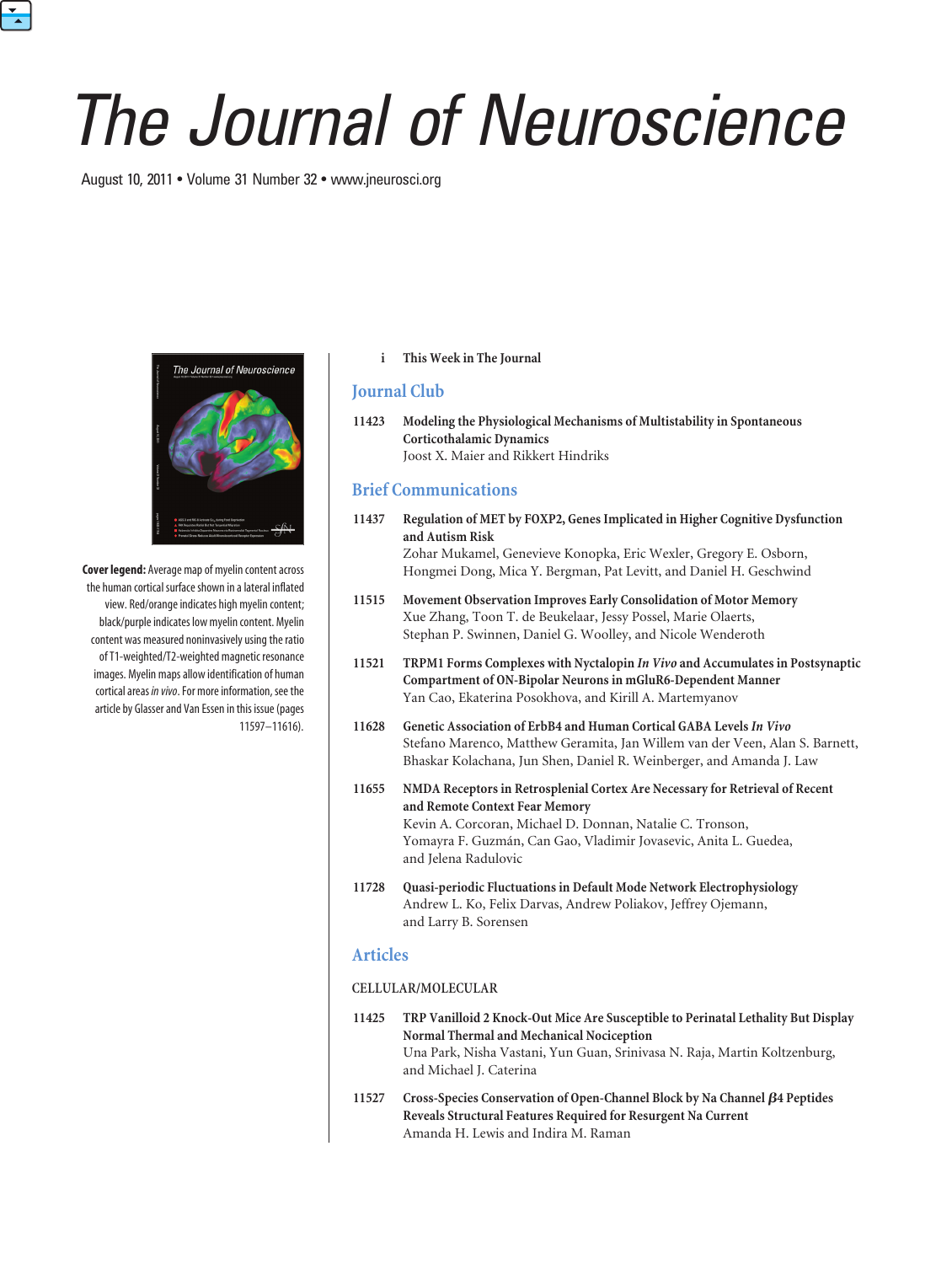|  | 11553 | AGS-3 Alters Caenorhabditis elegans Behavior after Food Deprivation via RIC-8<br>Activation of the Neural G Protein G $\alpha$ <sub>o</sub><br>Catherine Hofler and Michael R. Koelle                                                                                                                                                                                         |
|--|-------|-------------------------------------------------------------------------------------------------------------------------------------------------------------------------------------------------------------------------------------------------------------------------------------------------------------------------------------------------------------------------------|
|  | 11563 | A New Kinetic Framework for Synaptic Vesicle Trafficking Tested in Synapsin<br>Knock-Outs<br>Thomas Gabriel, Elizabeth García-Pérez, Kashif Mahfooz, Joaquín Goñi,<br>Rebeca Martínez-Turrillas, Isabel Pérez-Otaño, Donald C. Lo,<br>and John F. Wesseling                                                                                                                   |
|  | 11633 | TRPM7 Is Required within Zebrafish Sensory Neurons for the Activation of<br><b>Touch-Evoked Escape Behaviors</b><br>Sean E. Low, Kimberly Amburgey, Eric Horstick, Jeremy Linsley,<br>Shawn M. Sprague, Wilson W. Cui, Weibin Zhou, Hiromi Hirata,<br>Louis Saint-Amant, Richard I. Hume, and John Y. Kuwada                                                                  |
|  | 11645 | Endocytosis of the Glutamate Receptor Subunit GluK3 Controls Polarized Trafficking<br>Deborah Huyghe, Julien Veran, Virginie F. Labrousse, David Perrais,<br>Christophe Mulle, and Françoise Coussen                                                                                                                                                                          |
|  |       | DEVELOPMENT/PLASTICITY/REPAIR                                                                                                                                                                                                                                                                                                                                                 |
|  | 11472 | EphB2 Tyrosine Kinase-Dependent Forward Signaling in Migration of Neuronal<br>Progenitors That Populate and Form a Distinct Region of the Dentate Niche<br>Timothy Catchpole and Mark Henkemeyer                                                                                                                                                                              |
|  | 11495 | Mild Sensory Stimulation Reestablishes Cortical Function during the Acute Phase<br>of Ischemia<br>Christopher C. Lay, Melissa F. Davis, Cynthia H. Chen-Bee, and Ron D. Frostig                                                                                                                                                                                               |
|  | 11547 | Nestin Is Not Essential for Development of the CNS But Required for Dispersion of<br>Acetylcholine Receptor Clusters at the Area of Neuromuscular Junctions<br>Paria Mohseni, Hoon-Ki Sung, Amanda J. Murphy, Christine L. Laliberte,<br>Hanna-Mari Pallari, Mark Henkelman, John Georgiou, Gang Xie,<br>Susan E. Quaggin, Paul S. Thorner, John E. Eriksson, and Andras Nagy |
|  | 11578 | Little Exercise, Big Effects: Reversing Aging and Infection-Induced Memory Deficits,<br>and Underlying Processes<br>Ruth M. Barrientos, Matthew G. Frank, Nicole Y. Crysdale, Timothy R. Chapman,<br>Jared T. Ahrendsen, Heidi E.W. Day, Serge Campeau, Linda R. Watkins,<br>Susan L. Patterson, and Steven F. Maier                                                          |
|  | 11587 | Sensory Input Regulates Spatial and Subtype-Specific Patterns of Neuronal Turnover<br>in the Adult Olfactory Bulb<br>Masato Sawada, Naoko Kaneko, Hiroyuki Inada, Hiroaki Wake, Yasuko Kato,<br>Yuchio Yanagawa, Kazuto Kobayashi, Tomomi Nemoto, Junichi Nabekura,<br>and Kazunobu Sawamoto                                                                                  |
|  | 11678 | Focal Adhesion Kinase Modulates Radial Glia-Dependent Neuronal Migration<br>through Connexin-26<br>Manuel Valiente, Gabriele Ciceri, Beatriz Rico, and Oscar Marín                                                                                                                                                                                                            |
|  | 11697 | Nuclear Factor KB-Dependent Neurite Remodeling Is Mediated by Notch Pathway<br>Sara Anna Bonini, Giulia Ferrari-Toninelli, Daniela Uberti, Mery Montinaro,<br>Laura Buizza, Cristina Lanni, Mariagrazia Grilli, and Maurizio Memo                                                                                                                                             |
|  | 11706 | Developmental Changes in Short-Term Plasticity at the Rat Calyx of Held Synapse<br>Tom T. H. Crins, Silviu I. Rusu, Adrian Rodríguez-Contreras,<br>and J. Gerard G. Borst                                                                                                                                                                                                     |
|  |       | BEHAVIORAL/SYSTEMS/COGNITIVE                                                                                                                                                                                                                                                                                                                                                  |
|  | 11443 | Neural Organization and Visual Processing in the Anterior Optic Tubercle of the<br>Honeybee Brain<br>Theo Mota, Nobuhiro Yamagata, Martin Giurfa, Wulfila Gronenberg,                                                                                                                                                                                                         |

and Jean-Christophe Sandoz